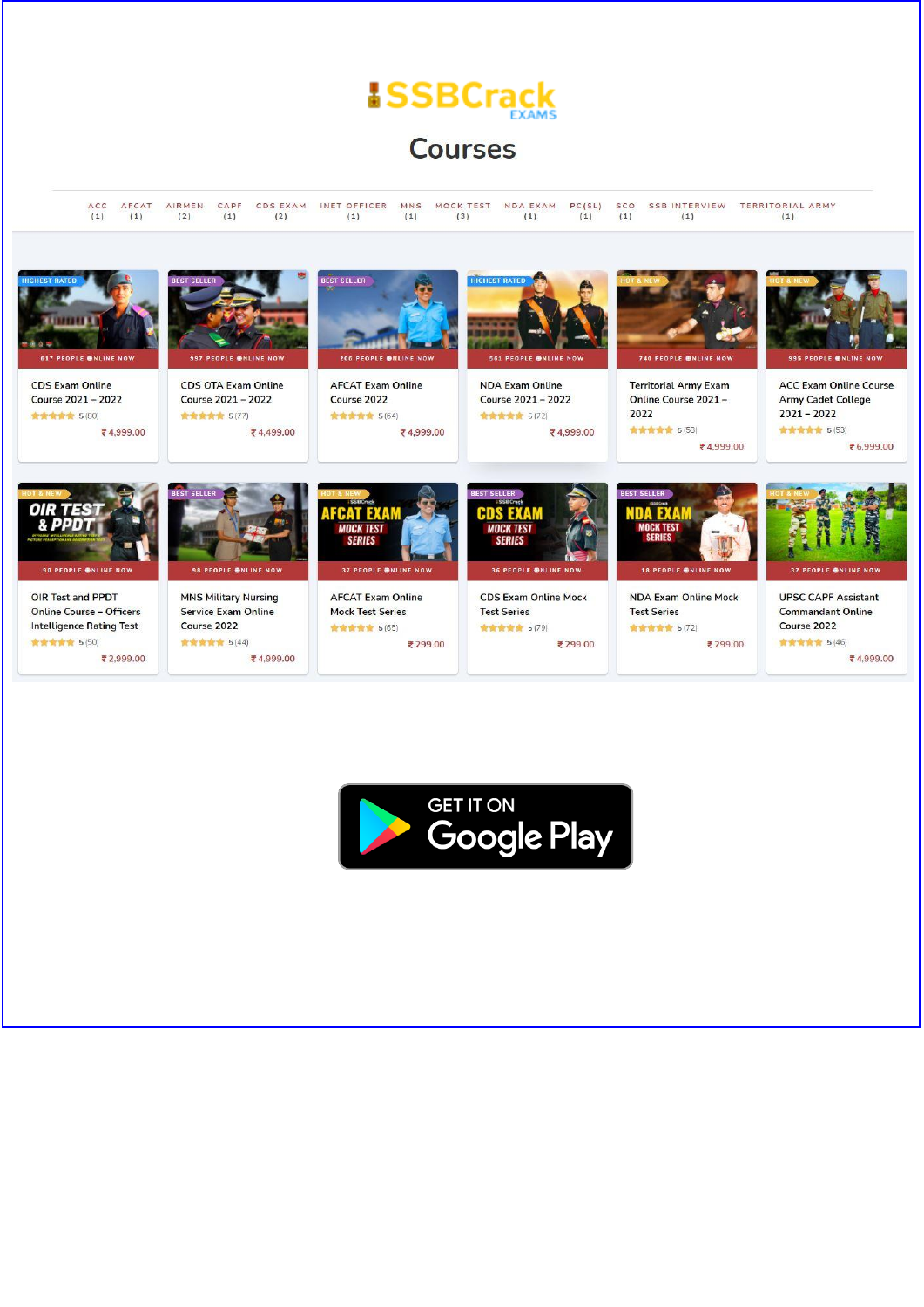

# **Daily Defence Current Affairs 15 January 2022**

### **Allotment Of Rs 320 Crore to Armed Forces Flag Day**

- Ministry of Defence (MoD) has launched three new initiatives for the welfare of ex-servicemen and their families on the occasion of Armed Forces Veterans' Day which is celebrated on 14th January every year.
- Rajnath Singh announced that the Department of Ex-Servicemen Welfare (DESW) has allotted Rs 320 crore to Armed Forces Flag Day Fund (AFFDF) to clear all backlog of pending applications for welfare schemes especially Education & Marriage grants for widows/dependent children of the veterans.
- This will benefit over 1,66,000 wards/widows of Ex-Servicemen (ESMs). These welfare schemes aim to provide financial assistance to ESM fraternity/widows/dependants and maintain various facilities (Cheshire Homes/Paraplegic Homes/War Memorial Hostels) meant for ESMs and their dependants.
- Directorate General of Resettlement issued around 7,900 job letters to freshly retired ESMs in Government Sector/PSUs/Banks and Private sector during the year from April-December 2021, out of re-employment given to over 22,000 during the same period.
- The DESW also launched a dedicated Raksha Pension Shikayat Nivaran Portal designed to speedily redress pension, including family pension-related grievances of ESM and their dependents (https://rakshapension.desw.gov.in). The portal will enable processing of grievances quickly by the DESW.

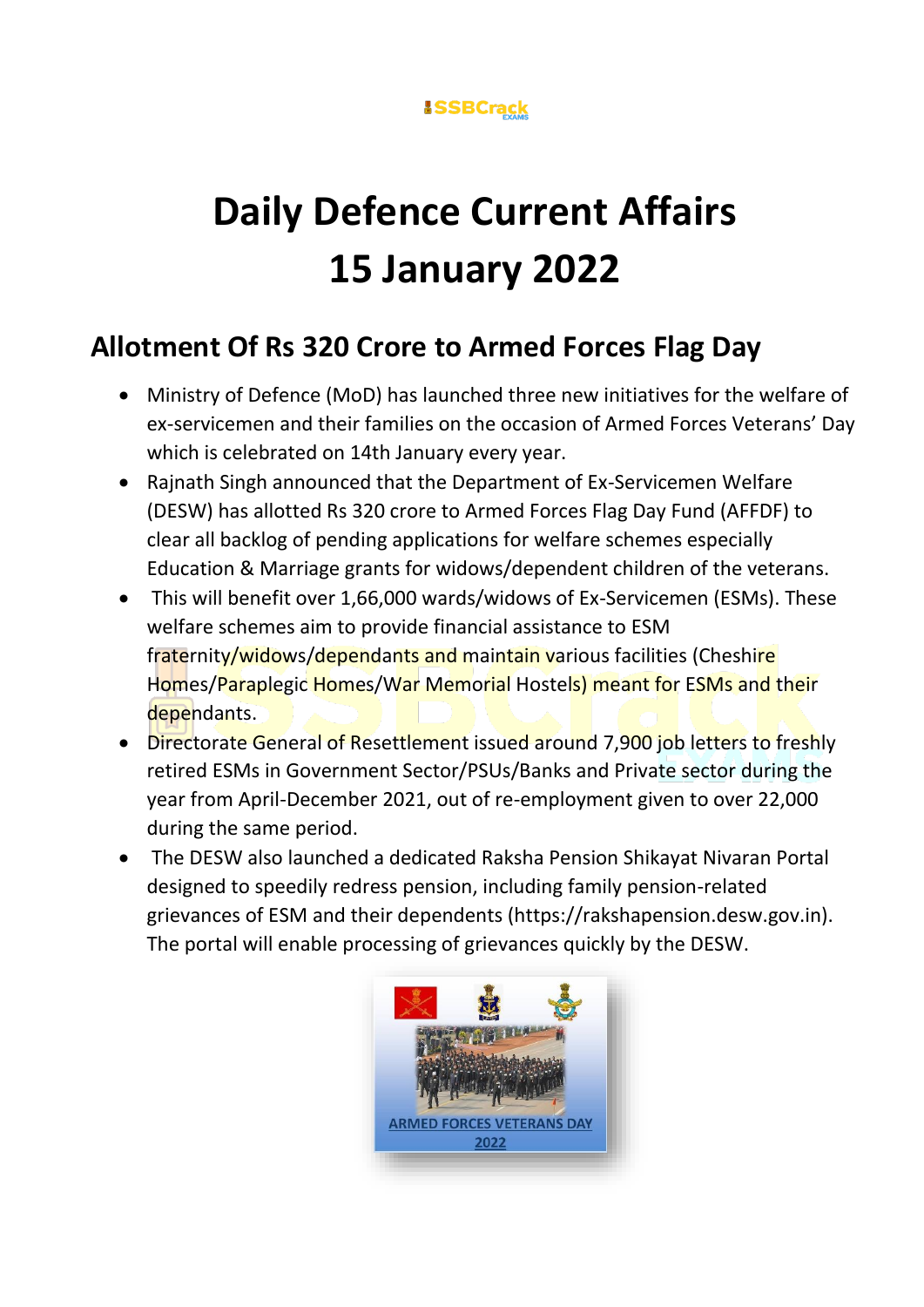### **PRELIMINARY FINDINGS OF COI: HELICOPTER ACCIDENT**

- The Tri-Services Court of Inquiry into the Mi-17 V5 accident on 08 Dec 21 has submitted its preliminary findings. The inquiry team analysed the Flight Data Recorder and Cockpit Voice Recorder besides questioning all available witnesses to determine the most probable cause of the accident.
- The Court of Inquiry has ruled out mechanical failure, sabotage, or negligence as a cause of the accident. The accident was a result of entry into clouds due to an unexpected change in weather conditions in the valley.



### **Maritime Partnership Exercise b/w Ships of Indian Navy and JMSDF**

- Indian Naval Ships Shivalik and Kadmatt undertook Maritime Partnership Exercise with Japan Maritime Self-Defence Force (JMSDF) Ships Uraga and Hirado in the Bay of Bengal on 13 Jan 22.
- The exercise was aimed at strengthening bilateral relations, promoting defense cooperation, enhancing mutual understanding and inter-operability between the two navies, and sharing best practices.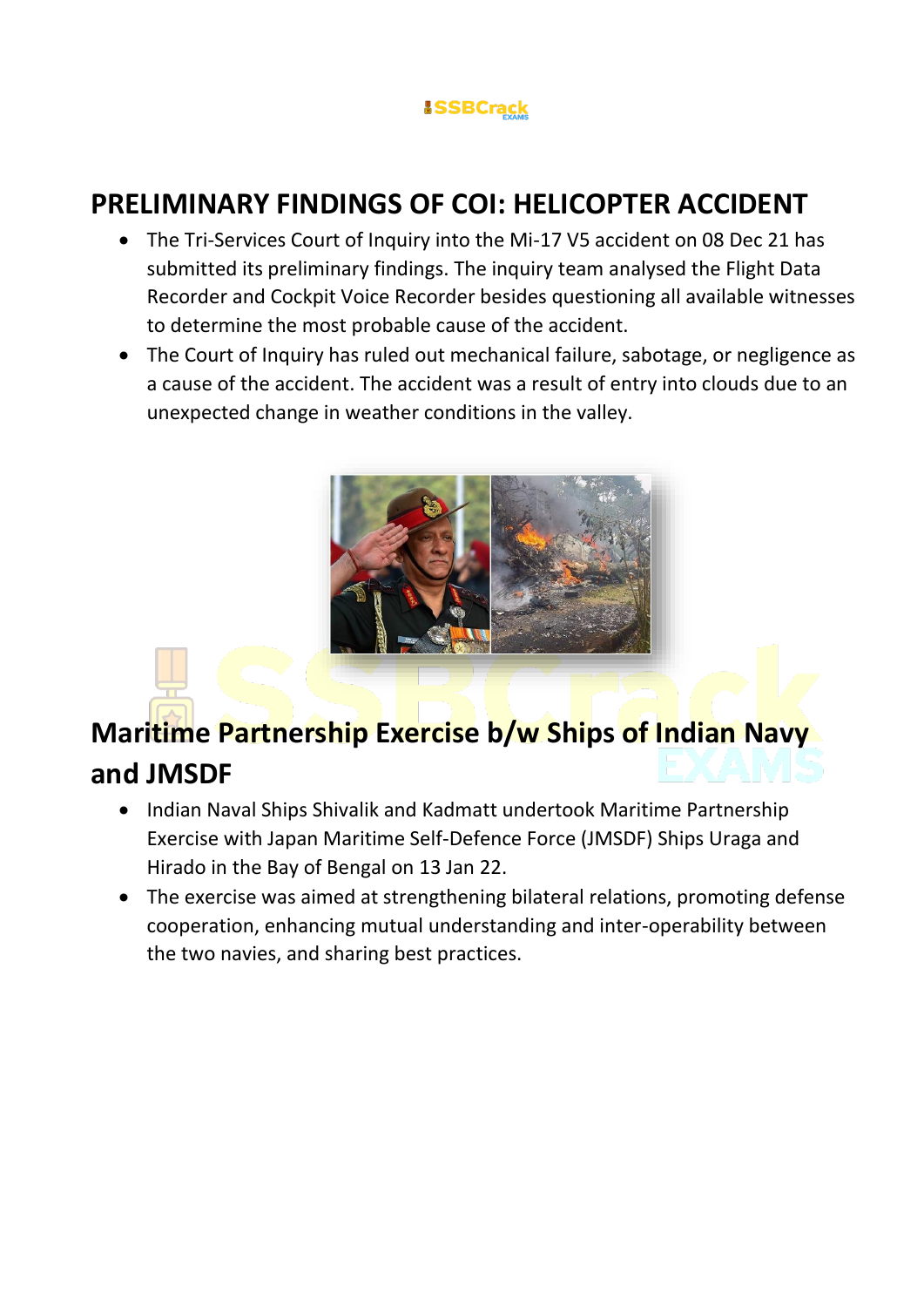



### **India's Desire for Peace Is Born Out of Strength, Should Not Mistaken Otherwise: Army Chief**

- The Indian Army stands firm to counter any attempt to unilaterally change the status quo along the country's borders and India's desire for peace is born out of strength and should not be mistaken otherwise Army Chief.
- "Our actions have demonstrated our capability and willingness to strike at the source of terrorism," the Army chief mentioned.



**Ukraine Hit by Cyberattack; Warns 'To Be Afraid', Russia Moves More Troops**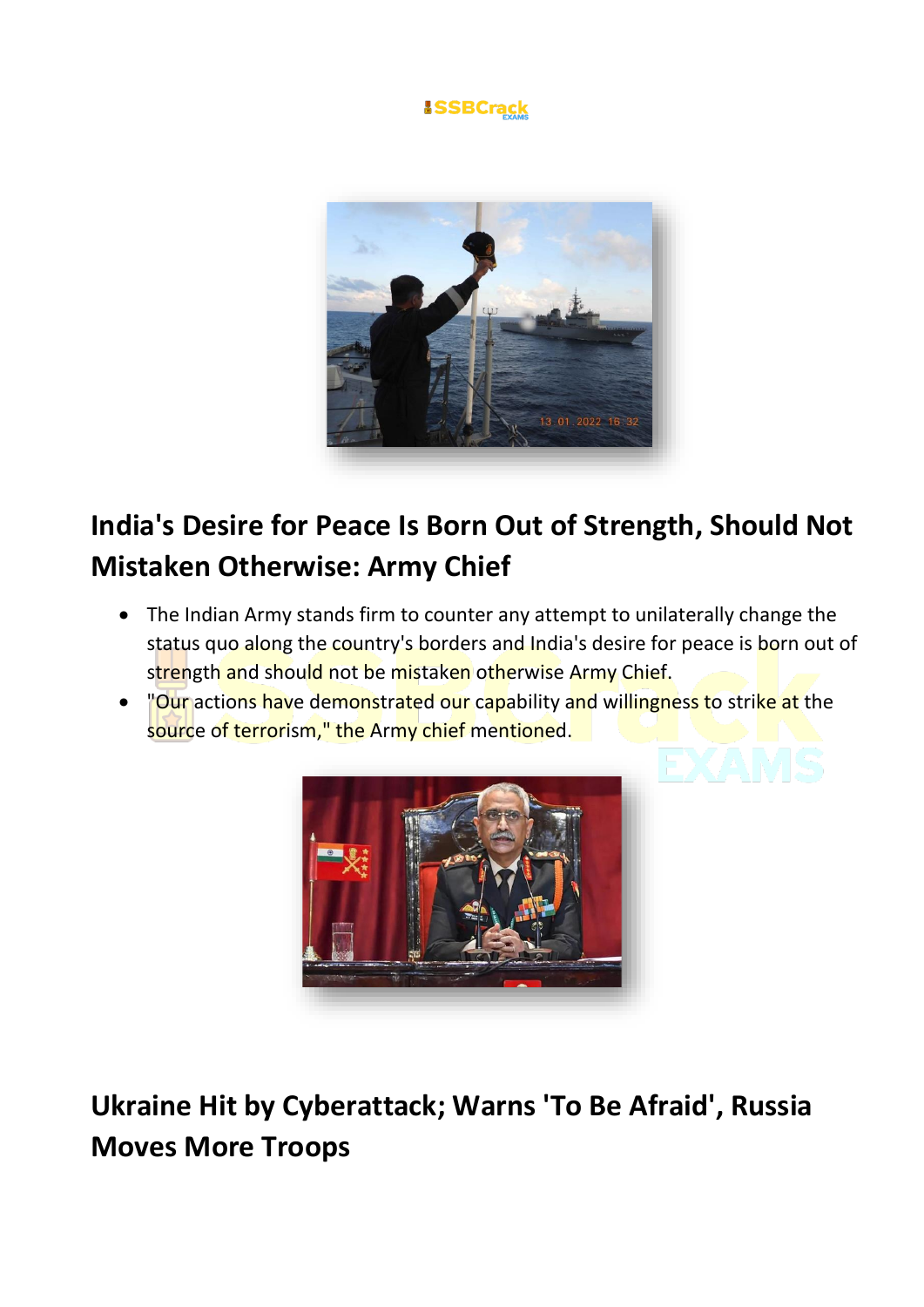- Ukraine was hit by a massive cyberattack warning its citizens to "be afraid and expect the worst", and Russia, which has massed more than 100,000 troops on its neighbour's frontier.
- The developments unfolded hours after talks wrapped up with no breakthrough between Russia and Western states, which fear Moscow could launch a new attack on a country it invaded in 2014.



### **REVIEW QUESTIONS**

- **1. Which is the second-largest country in Europe after Russia?**
- A. Romania
- B. Poland
- C. Ukraine
- D. Belarus **ANSWER: C**
- **2. \_\_Indian ships participated in Maritime Partnership Exercise with Japan.**
- A. Shivalik and Kadmatt
- B. Kolkata and Kadmatt
- C. Shakti and Hamla
- D. Vikrant and Talwar **ANSWER: A**

#### **3. Armed Forces Veterans' Day which is celebrated on**

- A. 11 January
- B. 12 January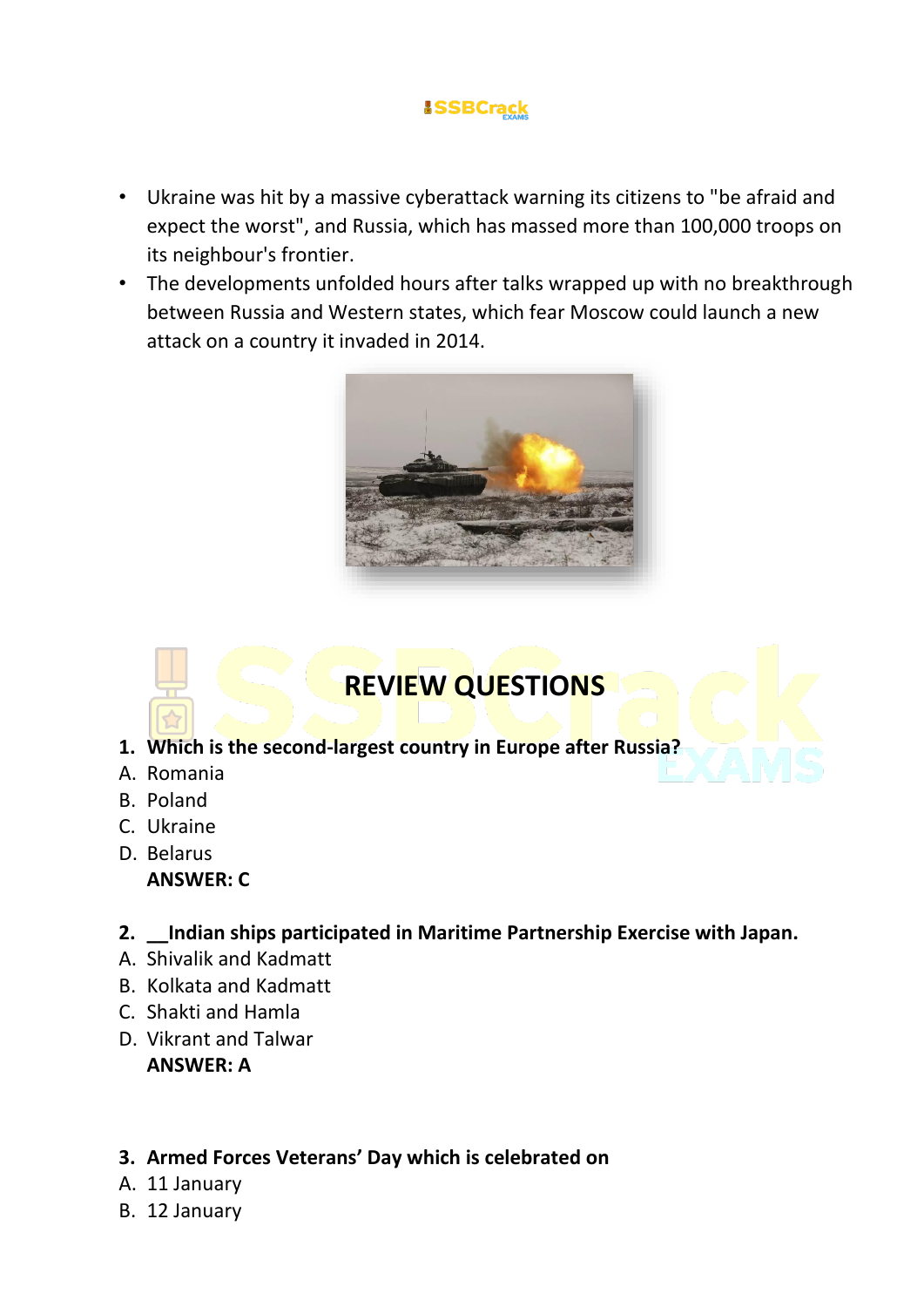- C. 14 January
- D. 15 January **ANSWER: C**

#### **4. Indian Army is celebrating \_\_ Army Day.**

- A. 72nd
- B. 73rd
- C. 74th
- D. 75th

 **ANSWER: C**

#### **5. Which was the first missile boat of India?**

- A. INS Vinash
- B. INS Khukri
- C. INS Shakti
- D. INS Ajay **ANSWER: A**

**6. \_\_\_ was the first Defence Minister of India.**

- A. Sardar Vallabh Bhai Patel
- B. Krishna Menon
- C. Sardar Baldev Singh
- D. Pandit Nehru **ANSWER: C**
- **7. Nirbhay is a long-range, all-weather \_\_\_\_ missile.**
- A. Subsonic cruise missile
- B. Supersonic cruise missile
- C. Hypersonic cruise missile
- D. None of these **ANSWER: A**

#### **8. The K-15 Sagarika missile developed by**

- A. ISRO
- B. BEL
- C. DRDO
- D. HAL

**ANSWER: C**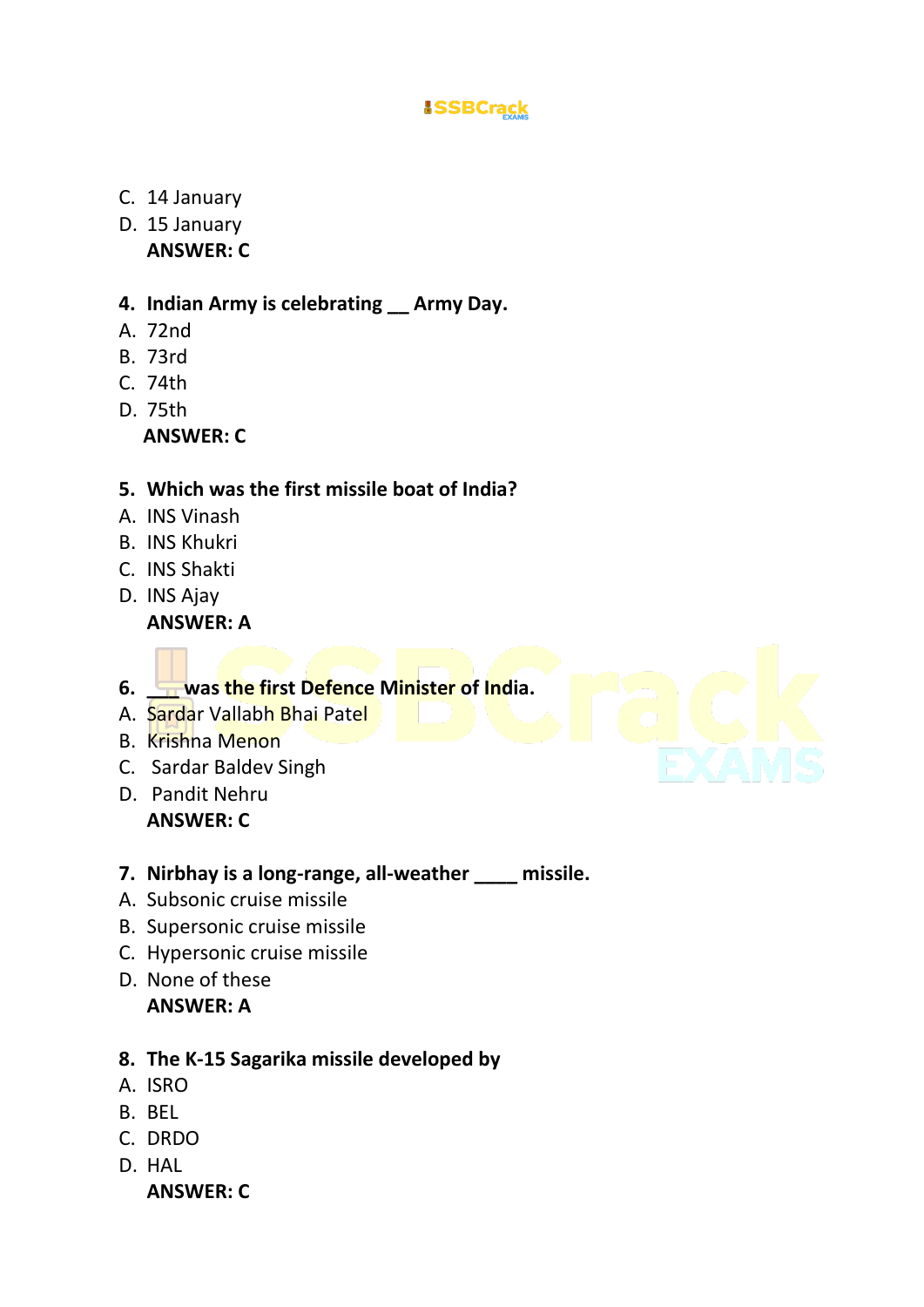- **9. Which of the following Gallantry Awards belong to the category of Gallantry in the face of the enemy?**
- A. Ashok Chakra
- B. Shaurya Chakra
- C. Vir Chakra
- D. None of the above **ANSWER: C**
- **10. Sashastra Seema Bal (SSB) is a border guarding force of India deployed along its border with \_\_ & \_\_.**
- A. Nepal and Pakistan
- B. Sri Lanka and Bhutan
- C. Nepal and Bhutan
- D. None of the above

#### **ANSWER: C**